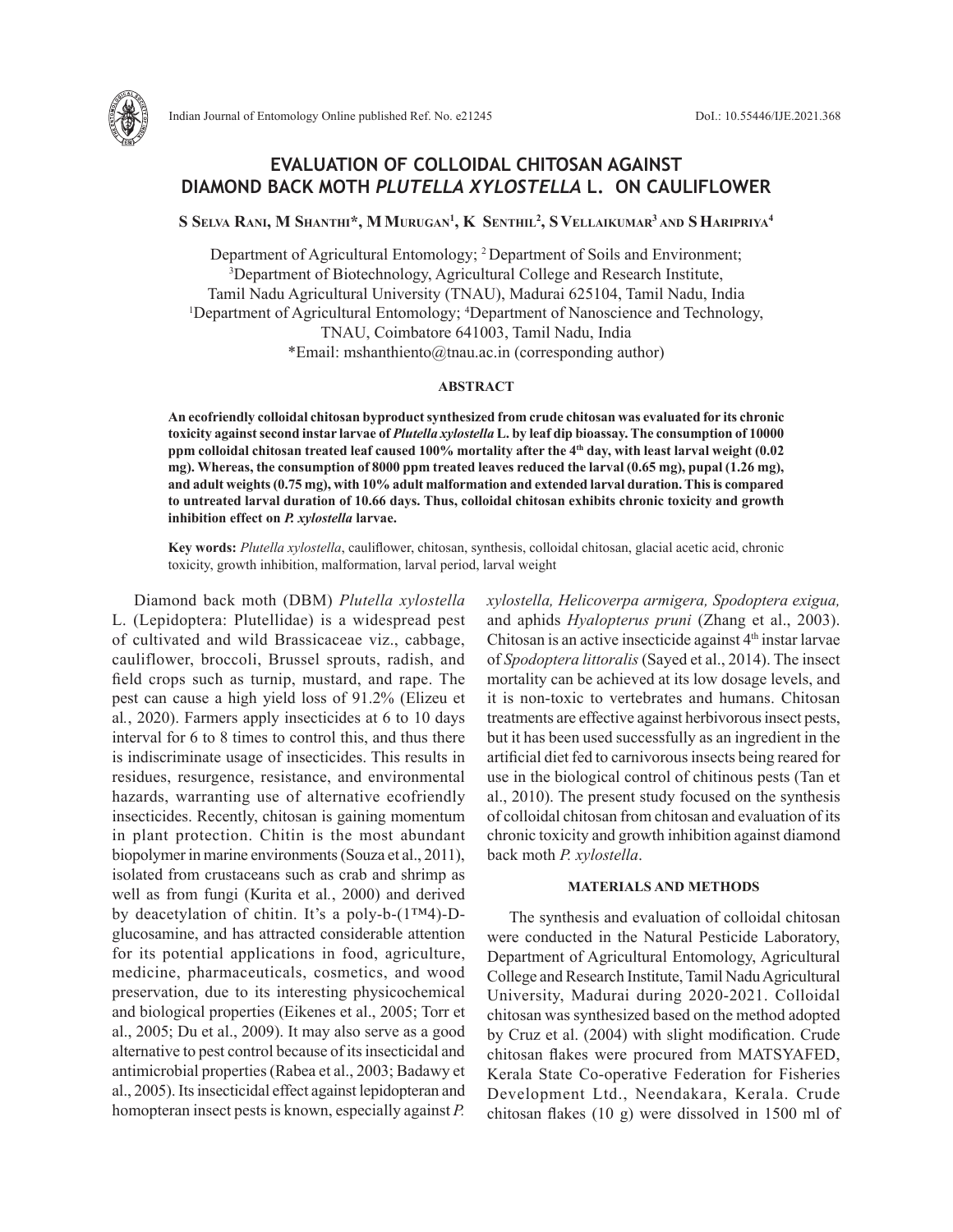0.2 N Hydrochloric acid for one hour by intermittent stirring and digested overnight. After digestion, pH was adjusted to 5.5 by using 0.2 N NaOH and 0.1 N HCl. After neutralization, the chitosan was centrifuged (model: Velocity 14R) at 7000 rpm for 5 min, the sediment was collected and freeze-dried in a lyophilizer (model: Scan Vac), and designated as colloidal chitosan.

*Plutella xylostella* culture was maintained by following the procedure described by Justin (1996). The effect of colloidal chitosan on the growth and development of *P. xylostella* was estimated by allowing the larvae to feed chronically on the colloidal chitosan-treated leaves (leaf dip bioassay) from second to final instar. The colloidal chitosan was dissolved in the solvent (1% glacial acetic acid), mixed with surfactant (Tween 80 0.05%), and prepared at different concentrations viz., 3000 ppm, 5000 ppm, 8000 ppm, 10000 ppm. Tween 80 0.05% and glacial acetic acid 1% were kept as negative checks, azadirachtin 1 EC  $(a)$  2 ml/ l was used as a treated check, in comparison with untreated check. The leaf bits (4x 4 cm) were prepared from young cauliflower leaves and used for the bioassay. Each treatment was replicated thrice, with each consisting of 10 second instar larvae. Larval weight was recorded daily. Pupal and adult weights were also noted. The % reduction in weight of larva, pupa, and adult over untreated check was estimated. If there were any malformations or mortalities during any life stages, these were also recorded. Larval, pupal period, adult life span, and the number of adults emerged were recorded. Adult emergence was estimated in % (Tian et al., 2020). All the experiments were conducted under a completely randomized block design (CRBD). Data were statistically analyzed using SPSS for Windows (version 22) (IBM Corp. Released, 2013) software to carry out ANOVA. Grouping of data was done by using Duncan's Multiple Range Test (DMRT) (Gomez and Gomez, 1984).

### **RESULTS AND DISCUSSION**

The mass of the colloidal chitosan (20 g) prepared from the raw material, called crude chitosan (10 g) was increased by two times. But, when the colloidal chitosan was freeze-dried, the mass was reduced to 5 g. It shows that the recovery yield of colloidal chitosan from crude chitosan was 50%. The raw chitosan was in the form of flakes and insoluble in water, hence it was transformed into colloidal form by deacetylation process, which had increased solubility in aqueous acidic solution, water binding capacity, and degree of deacetylation (%) (Selva Rani et al., 2021). The chronic feeding of *P. xylostella* on colloidal chitosan-treated leaves, at all concentrations, resulted in an efficient reduction in the growth and development of larva compared to the untreated check. The weight of the larva fed on colloidal chitosan 10000 ppm and azadirachtin 1 EC  $\omega$  2 ml lit<sup>-1</sup> was very minimum after the third day of feeding (D7) (0.10 mg and 0.06 mg, respectively). The next effective treatment was colloidal chitosan 8000 ppm (0.37 mg), while the untreated check had 1.19 mg on the same day. The maximum larval weight attained in 8000 ppm and the untreated check was 0.92 mg and 5.97 mg per larva, respectively. Subsequently, there was a significant reduction in pupal and adult weight also (Table 1).

This significant reduction in larval, pupal, and adult weight after feeding on colloidal chitosan 8000 ppm was noticed (91.57%, 74.38% and 66.32%, respectively). Consequently, the larval period of *P. xylostella* was prolonged by two days (12.66 days) compared to untreated check (10.66 days). In the case of pupal period and adult life span, no significant difference was found among the treatments. From the chronic feeding study, it was found that 10000 ppm of colloidal chitosan and azadirachtin 1 EC caused 100% larval mortality on the fourth day after treatment, hence no adults were emerged in these treatments. While, 8000 ppm colloidal chitosan caused larval mortality to an extent of 63.33% and malformations of larva, pupa and adult to a level of 23.33, 3.33, and 10.0%, respectively and no normal adults were emerged (Table 1). These results revealed the efficacy of the colloidal chitosan at 10000 and 8000 ppm in causing chronic toxicity and growth inhibition in *P.xylostella*. At the same time, there was no mortality and growth inhibition of larva, pupa, and adult in the untreated check.

Chitosan caused 72% of mortality of *P. xylostella*  due to the formation of the film on the surface of insects, which block the air while breathing that resulting in asphyxiation and ultimate death (Zhang et al., 2003). In another study, chitosan derivative (*N*‐ (2‐ chloro‐ 6‐ fluorobenzyl) was found effective against *S. littoralis* with an LC50 of 0.32 g kg<sup>-1</sup> diet and 100% mortality at ≥0.625 g kg−1 (Badawy et al., 2012). Typically, colloidal chitosan inhibited the larval growth in a time-dependent manner from the first day of feeding on the treated leaf. Unmodified chitosan caused 62.72% mortality and also 27% reduction of *S.litura* larval growth after 7 days of treatment (Uddin et al., 2021). An early study of *N*-alkyl chitosan (NAC) derivatives against *S.litura* reported that insect growth was significantly decreased and the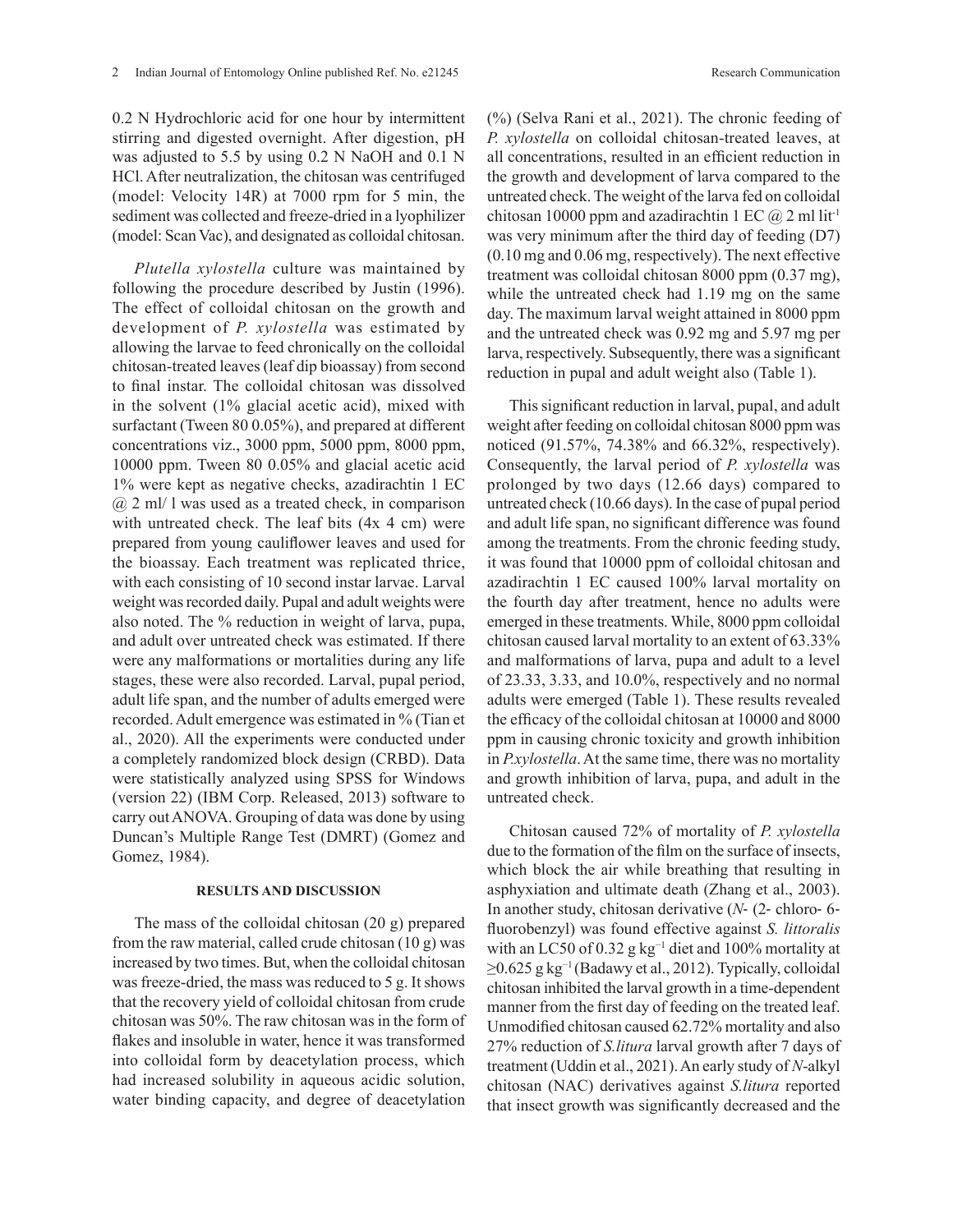| Treatments                                                                                                                                                                                                                                                                                                                             |                                 | Reduction in weight over<br>untreated $(%^{\circ})$ *\$ |                                 |                                    | Developmental period<br>$(\text{days})^{**}$ |                                                 | Larval morality<br>$S^*(0_0)$   |                                  | Pupal morality<br>$S^*(\%)$ |                               | Adult emergence                            | $(S*({}^{0}\%)$                  |
|----------------------------------------------------------------------------------------------------------------------------------------------------------------------------------------------------------------------------------------------------------------------------------------------------------------------------------------|---------------------------------|---------------------------------------------------------|---------------------------------|------------------------------------|----------------------------------------------|-------------------------------------------------|---------------------------------|----------------------------------|-----------------------------|-------------------------------|--------------------------------------------|----------------------------------|
|                                                                                                                                                                                                                                                                                                                                        | weight<br>Larval                | weight@<br>Pupal                                        | weight@<br>Adult                | Mean Larval<br>Period <sup>+</sup> | period <sup>:</sup>                          | Mean pupal Mean adult life<br>span <sup>-</sup> | Normal <sup>@</sup>             | Malformed <sup>@</sup>           | Normal <sup>@</sup>         | Malformed <sup>@</sup>        | Normal <sup>@</sup>                        | Malformed <sup>@</sup>           |
| chitosan - 3000 ppm<br>T1-Colloidal                                                                                                                                                                                                                                                                                                    | $75.82 \pm 0.74$<br>$(60.52)^d$ | $(43.32)^{\circ}$<br>$47.07 \pm 5.38$                   | 2.75<br>$(39.02)^{6}$<br>39.64± | $(3.31)^{b}$<br>$11.00 \pm 0.00$   | $5.00 \pm 0.00$<br>(2.23)                    | $14.66 \pm 0.57$<br>(3.82)                      | $(35.26)^d$<br>$33.33 \pm 0.00$ | $(14.96)^{b}$<br>$6.66 \pm 0.57$ |                             | $(0.91)^{b}$<br>$0.00 + 0.00$ | $(54.73)^{b}$<br>$53.33 \pm 0.57$          | $(14.96)^{a}$<br>$6.66 \pm 0.57$ |
| T2-Colloidal                                                                                                                                                                                                                                                                                                                           | $81.98 \pm 3.06$                | 58.60±1.61                                              | $53.37 \pm 1.34$                | $1.00 \pm 0.00$                    | $5.33 \pm 0.57$                              | $14.00 \pm 0.00$                                | $43.33 \pm 0.57$                | $6.66 \pm 0.57$                  |                             | $3.33 \pm 0.57$               | $40.00 \pm 0.57$                           | $6.66 \pm 0.57$                  |
| chitosan -5000 ppm                                                                                                                                                                                                                                                                                                                     | $(64.85)^{\circ}$               | $(49.95)^{b}$                                           | $(46.93)^{b}$                   | $(3.31)^{b}$                       | (2.30)                                       | (3.74)                                          | $(41.16)$ <sup>c</sup>          | $(14.96)^{b}$                    |                             | $(10.51)^{a}$                 | $(39.23)^{\circ}$                          | $(14.96)^{a}$                    |
| T3-Colloidal                                                                                                                                                                                                                                                                                                                           | $91.57 \pm 1.87$                | $74.38 \pm 0.82$                                        | $66.32 \pm 4.46$                | $12.66 \pm 0.57$                   | $5.33 \pm 0.57$                              | $0.00 + 0.00$                                   | $63.33 \pm 0.57$                | $23.33 \pm 0.57$                 |                             | $3.33 \pm 0.57$               | $0.00 + 0.00$                              | $10.00 + 0.00$                   |
| chitosan - 8000 ppm                                                                                                                                                                                                                                                                                                                    | $(73.09)^{b}$                   | $(59.59)^a$                                             | $(54.53)^{a}$                   | $(3.55)^{a}$                       | (2.30)                                       | (0.91)                                          | $(52.73)^{b}$                   | $(28.88)^a$                      |                             | $(10.51)^{a}$                 | $(0.91)^d$                                 | $(18.43)^{a}$                    |
| T4-Colloidal                                                                                                                                                                                                                                                                                                                           | $99.63 \pm 0.43$                | $0.00\pm0.00$                                           | $0.00 + 0.00$                   | $0.00 + 0.00$                      | $0.00 + 0.00$                                | $0.00 + 0.00$                                   | $100.00 + 0.00$                 | $0.00 + 0.00$                    |                             | $0.00 + 0.00$                 | $0.00 + 0.00$                              | $0.00 + 0.00$                    |
| chitosan - 10000 ppm                                                                                                                                                                                                                                                                                                                   | $(86.49)^{a}$                   | $(0.91)^e$                                              | $(0.91)^e$                      | $(0.91)$ <sup>c</sup>              | (0.91)                                       | (0.91)                                          | $(90.00)^a$                     | $(0.91)^{\circ}$                 |                             | $(0.91)^{b}$                  | $0.91)$ <sup>d</sup>                       | $(0.91)^{b}$                     |
| IS-Acetic acid 1%                                                                                                                                                                                                                                                                                                                      | $2.88 \pm 0.44$                 | $2.46 \pm 3.03$                                         | $1.55 \pm 0.61$                 | $10.33 \pm 0.57$                   | $5.00 + 0.00$                                | $14.33 \pm 0.57$                                | $0.00 + 0.00$                   | $0.00 + 0.00$                    |                             | $0.00 + 0.00$                 | $100.00 + 0.00$                            | $0.00 + 0.00$                    |
|                                                                                                                                                                                                                                                                                                                                        | $(9.76)^e$                      | $(9.02)^d$                                              | $(7.16)^d$                      | $(3.21)^{b}$                       | (2.23)                                       | (3.78)                                          | $(0.91)^e$                      | $(0.91)^c$                       |                             | $(0.91)^{b}$                  | $(90.00)^8$                                | $(0.91)^{b}$                     |
| T6-Tween80                                                                                                                                                                                                                                                                                                                             | $4.67 \pm 2.02$                 | $1.69 \pm 1.17$                                         | $0.62 \pm 0.31$                 | $10.66 \pm 0.57$                   | $5.00 \pm 0.00$                              | $14.66 \pm 0.57$                                | $0.00 + 0.00$                   | $0.00 + 0.00$                    |                             | $0.00 + 0.00$                 | $100.00 + 0.00$                            | $0.00 + 0.00$                    |
| 0.05%                                                                                                                                                                                                                                                                                                                                  | $(12.48)^e$                     | $(7.46)$ <sup>d</sup>                                   | $(4.52)^d$                      | $(3.26)^{b}$                       | (2.23)                                       | (3.89)                                          | $(0.91)^e$                      | $(0.91)^c$                       |                             | $(0.91)^{b}$                  | $(90.00)^a$                                | $(0.91)^{b}$                     |
| T7 - Azadirachtin 1                                                                                                                                                                                                                                                                                                                    | $99.24 \pm 0.86$                | $0.00 + 0.00$                                           | $0.00 + 0.00$                   | $0.00 + 0.00$                      | $0.00 + 0.00$                                | $0.00 + 0.00$                                   | $100.00 + 0.00$                 | $0.00 + 0.00$                    |                             | $0.00 + 0.00$                 | $0.00 + 0.00$                              | $0.00 + 0.00$                    |
| EC $@2$ ml/1                                                                                                                                                                                                                                                                                                                           | $(84.97)^{a}$                   | $(0.91)^e$                                              | $(0.91)^e$                      | $(0.91)$ <sup>c</sup>              | (0.91)                                       | (0.91)                                          | $(90.00)^a$                     | $(0.91)^{c}$                     |                             | $(0.91)^{b}$                  | $(0.91)^d$                                 | $(0.91)^{b}$                     |
| $TS - Unreated$                                                                                                                                                                                                                                                                                                                        |                                 |                                                         |                                 | $10.66 \pm 0.57$                   | $5.00 + 0.00$                                | $14.33 \pm 0.57$                                | $0.00 + 0.00$                   | $0.00 + 0.00$                    |                             | $0.00 + 0.00$                 | $100\pm0.00$                               | $0.00 + 0.00$                    |
| check                                                                                                                                                                                                                                                                                                                                  |                                 |                                                         |                                 | $(3.26)^{b}$                       | (2.23)                                       | (3.78)                                          | $(0.91)^{8}$                    | $(0.91)^c$                       |                             | $(0.91)^{b}$                  | $(90.00)^a$                                | $(0.91)^{b}$                     |
| SEd                                                                                                                                                                                                                                                                                                                                    | $1.23*$                         | $1.86*$                                                 | 76*                             | $0.33*$                            | NS(0.24)                                     | NS(0.43)                                        | 0.28                            | 0.43                             |                             | 0.27                          | 0.16                                       | 0.27                             |
| Treatments                                                                                                                                                                                                                                                                                                                             |                                 |                                                         |                                 | Mean fresh weight of larvae (mg)+  |                                              |                                                 |                                 |                                  |                             |                               | Cumulative daily larval mortality $(%)(a)$ |                                  |
|                                                                                                                                                                                                                                                                                                                                        | Initial                         | 3 DAT                                                   | 4DAT                            |                                    | 5 DAT                                        | <b>GDAT</b>                                     | TACT                            | <b>IDAT</b>                      | 2DAT                        |                               | 3DAT                                       | 4DAT                             |
|                                                                                                                                                                                                                                                                                                                                        | weight                          |                                                         |                                 |                                    |                                              |                                                 |                                 |                                  |                             |                               |                                            |                                  |
| T1-Colloidal                                                                                                                                                                                                                                                                                                                           | $0.11 \pm 0.01$                 | $0.79 + 0.02$                                           | $.13 \pm 0.04$                  |                                    | $1.36 \pm 0.11$                              | $1.42 \pm 0.09$                                 | $1.52 \pm 0.04$                 | $0.00 + 0.00$                    | $13.33 \pm 0.57$            |                               | $23.33 \pm 0.47$                           | $23.33 \pm 0.57$                 |
| chitosan - 3000 ppm                                                                                                                                                                                                                                                                                                                    | $(0.33)^{a}$                    | $(0.89)^c$                                              |                                 | $(1.06)^{b}$                       | $(1.17)^{c}$                                 | $(1.19)^{b}$                                    | $(1.23)$ <sup>ab</sup>          | $(4.05)^d$                       |                             | $(21.40)^d$                   | $(28.88)$ <sup>c</sup>                     | $(28.88)^d$                      |
| I2-Colloidal                                                                                                                                                                                                                                                                                                                           | $0.11 \pm 0.02$                 | $0.72 \pm 0.09$                                         | $1.10 \pm 0.02$                 |                                    | $0.71 \pm 0.18$                              | $1.05 \pm 0.05$                                 | $1.16 \pm 0.17$                 | $3.33 \pm 0.47$                  | $20.00 + 0.00$              |                               | $30.00 \pm 0.81$                           | $36.66 \pm 0.57$                 |
| chitosan-5000 ppm                                                                                                                                                                                                                                                                                                                      | (0.33)a                         | $(0.85)^{\circ}$                                        |                                 | $(1.05)^{b}$                       | $(0.84)$ <sup>b</sup>                        | $(1.02)^{a}$                                    | $(1.23)$ <sup>ab</sup>          | $(10.51)^d$                      |                             | $(26.55)^d$                   | $(33.19)^6$                                | $(37.26)^{\circ}$                |
| T3-Colloidal                                                                                                                                                                                                                                                                                                                           | $0.11 \pm 0.01$                 | $0.37 \pm 0.09$                                         | $94 \pm 0.10$                   |                                    | $0.49 \pm 0.18$                              | $0.92 \pm 0.25$                                 | $0.65 \pm 0.13$                 | $13.33 \pm 0.47$                 | $43.33 \pm 0.57$            |                               | $50.00 + 0.00$                             | $53.33 \pm 0.57$                 |
| chitosan - 8000 ppm                                                                                                                                                                                                                                                                                                                    | $(0.33)^a$                      | $(0.61)$ <sup>b</sup>                                   |                                 | $(0.97)^{a}$                       | $(0.70)$ <sup>a</sup>                        | $(0.96)^{a}$                                    | $(0.81)^{a}$                    | $(21.40)^{\circ}$                |                             | $(41.15)^{o}$                 | $(50.74)$ <sup>b</sup>                     | $(46.91)^{b}$                    |
| T4-Colloidal                                                                                                                                                                                                                                                                                                                           | $0.10 + 0.01$                   | $0.10 + 0.04$                                           |                                 | Dead                               | Dead                                         | Dead                                            | Dead                            | $26.66 \pm 0.47$                 | $66.66 \pm 0.57$            |                               | $83.33 \pm 0.47$                           | $100.00 + 0.00$                  |
| chitosan - 10000 ppm                                                                                                                                                                                                                                                                                                                   | $(0.32)^{a}$                    | $(0.32)^{a}$                                            |                                 |                                    |                                              |                                                 |                                 | $(31.07)^{b}$                    |                             | $(54.71)^{b}$                 | $(65.87)^{a}$                              | $(90.00)^a$                      |
| T5 - Acetic acid                                                                                                                                                                                                                                                                                                                       | $0.10 + 0.01$                   | $1.18 + 0.01$                                           | $2.03 \pm 0.01$                 |                                    | $4.05 \pm 0.06$                              | $5.58 \pm 0.10$                                 | $5.28 \pm 1.08$                 | $0.00 + 0.00$                    | $0.00 + 0.00$               |                               | $0.00 + 0.00$                              | $0.00 + 0.00$                    |
| $1\%$                                                                                                                                                                                                                                                                                                                                  | $(0.32)^{a}$                    | (1.08) <sup>d</sup>                                     |                                 | $(1.43)^{\circ}$                   | $(2.01)^d$                                   | (2.36)c                                         | $(2.30)$ <sup>bc</sup>          | $(4.05)^d$                       |                             | $(4.05)$ <sup>e</sup>         | $(4.05)^d$                                 | $(0.66)^{\circ}$                 |
| T6-Tween80                                                                                                                                                                                                                                                                                                                             | $0.10 + 0.01$                   | $1.18 + 0.03$                                           | $07 \pm 0.07$<br>$\sim$         |                                    | $4.06 \pm 0.04$                              | $5.69 \pm 0.11$                                 | $3.63 \pm 3.16$                 | $0.00 + 0.00$                    | $0.00 + 0.00$               |                               | $0.00 + 0.00$                              | $0.00 + 0.00$                    |
| $0.05\%$                                                                                                                                                                                                                                                                                                                               | $(0.32)^{a}$                    | $(1.08)^d$                                              |                                 | $(1.44)^{c}$                       | $(2.01)^d$                                   | $(2.38)^c$                                      | $(1.90)^{b}$                    | $(4.05)^d$                       |                             | $(4.05)$ <sup>e</sup>         | $(4.05)^d$                                 | $(4.05)^{e}$                     |
| $T7 - Azadirachtin$                                                                                                                                                                                                                                                                                                                    | $0.10 + 0.00$                   | $0.06 \pm 0.06$                                         |                                 | Dead                               | Dead                                         | Dead                                            | Dead                            | $40.00 \pm 0.81$                 | $76.66 \pm 1.15$            |                               | $0.00 + 0.00$                              | $100.00 + 0.00$                  |
| 1 EC $@2$ ml/l                                                                                                                                                                                                                                                                                                                         | $(0.32)^{a}$                    | $(0.25)^{a}$                                            |                                 |                                    |                                              |                                                 |                                 | $(39.23)^a$                      |                             | $(61.09)^{a}$                 | $(71.53)^{a}$                              | $(90.00)^a$                      |
| T8 - Untreated                                                                                                                                                                                                                                                                                                                         | $0.11 \pm 0.01$                 | $1.19 + 0.02$                                           | $.08 \pm 0.03$<br>$\sim$        |                                    | $4.27 \pm 0.05$                              | $5.66 \pm 0.14$                                 | $5.97 \pm 0.06$                 | $0.00 + 0.00$                    | $0.00 + 0.00$               |                               | $0.00 + 0.00$                              | $0.00 + 0.00$                    |
| check                                                                                                                                                                                                                                                                                                                                  | $(0.33)^{a}$                    | $(1.09)^d$                                              |                                 | $(1.44)^{c}$                       | $(2.07)^{e}$                                 | $(2.87)^{\circ}$                                | $(2.44)^{c}$                    | $(4.05)^d$                       |                             | $(4.05)^{e}$                  | $(4.05)^d$                                 | $(4.05)^{e}$                     |
| SEd                                                                                                                                                                                                                                                                                                                                    | 0.006                           | 0.044                                                   |                                 | 0.038                              | 0.087                                        | 0.106                                           | 0.97                            | 0.40                             |                             | 0.37                          | 0.36                                       | 0.30                             |
| *Mean values of three replications as $\overline{x} \pm 5D$ , **Figures in parentheses square root transformed values +(Vx+0.5); @-Figures in parentheses arc sine transformed values @ (x+0.5); mean followed by same<br>letter not significantly different from each other, DMRT ( $p \le 0.05$ ); SEd: Standard error of difference |                                 |                                                         |                                 |                                    |                                              |                                                 |                                 |                                  |                             |                               |                                            |                                  |
|                                                                                                                                                                                                                                                                                                                                        |                                 |                                                         |                                 |                                    |                                              |                                                 |                                 |                                  |                             |                               |                                            |                                  |

Table 1. Effect of chronic feeding of colloidal chitosan on P. xylostella. Table 1. Effect of chronic feeding of colloidal chitosan on *P. xylostella.*